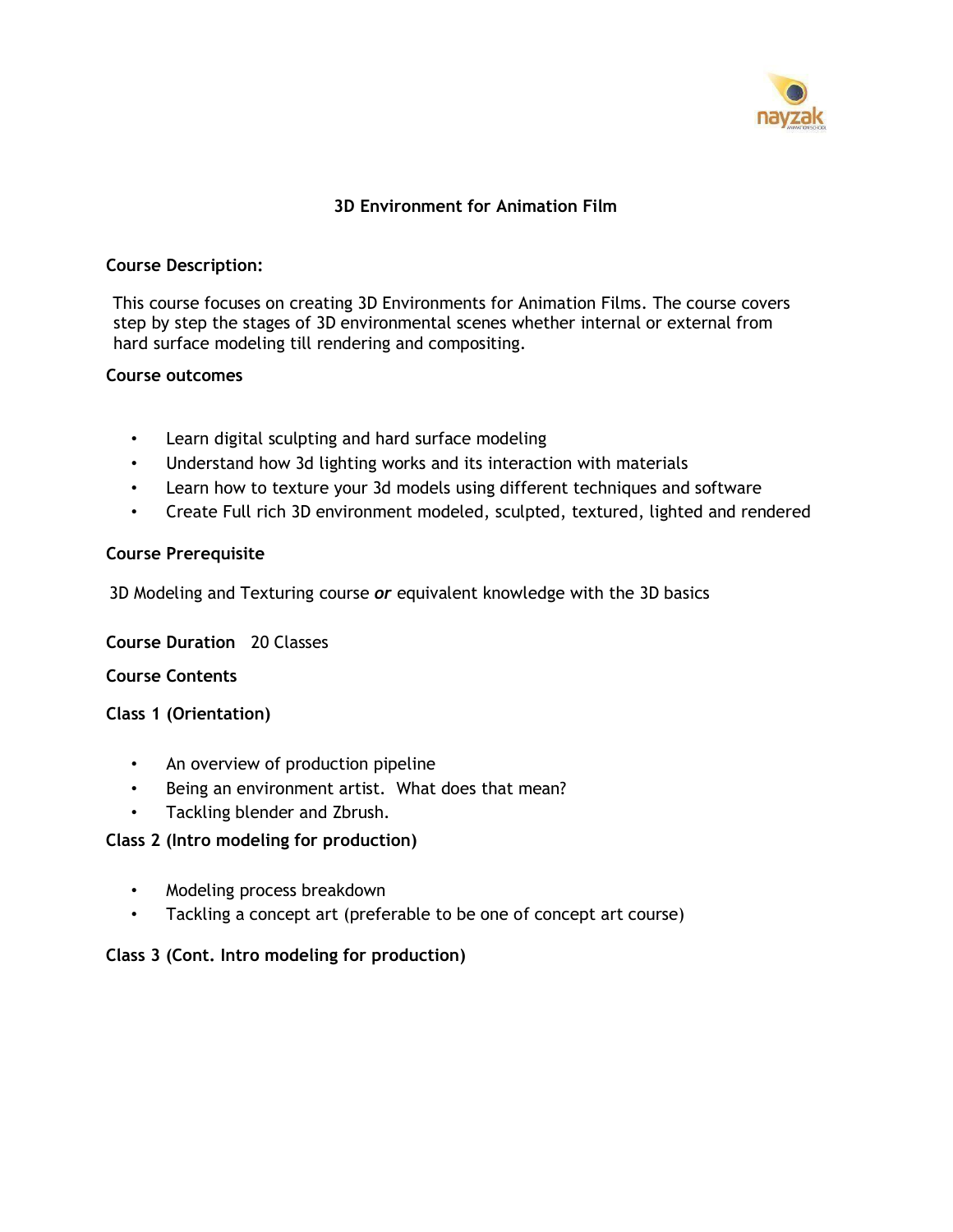

# • Refining details on high poly

## **Class 4 (Cont. Intro modeling for production)**

- UV mapping and export a checkpoint for client
- Prepare the model for texturing phase

### **Class 5 (Intro Texturing for production)**

- PBR introduction and Substance Painter, Substance Designer intro
- Model textures baking

## **Class 6 (Cont. Intro Texturing for production)**

• Creating a tiling material in designer

## **Class 7 (Cont. Intro Texturing for production)**

- Texturing an asset in substance painter
- Presenting work in marmoset for portfolio and export a checkpoint for client

### **Class 8 (Intro environment scenes)**

• Gathering references and blocking out the main scene

### **Class 9 (Cont. Intro environment scenes]**

• Create material library for the project

### **Class 10 (Cont. Intro environment scenes)**

• Main prop modeling and sculpting

### **Class 11 (Cont. Intro environment scenes)**

- Main prop texturing
- Wrapping up everything together

### **Class 12-16 (Lighting and Shading)**

• Lighting basics quick review